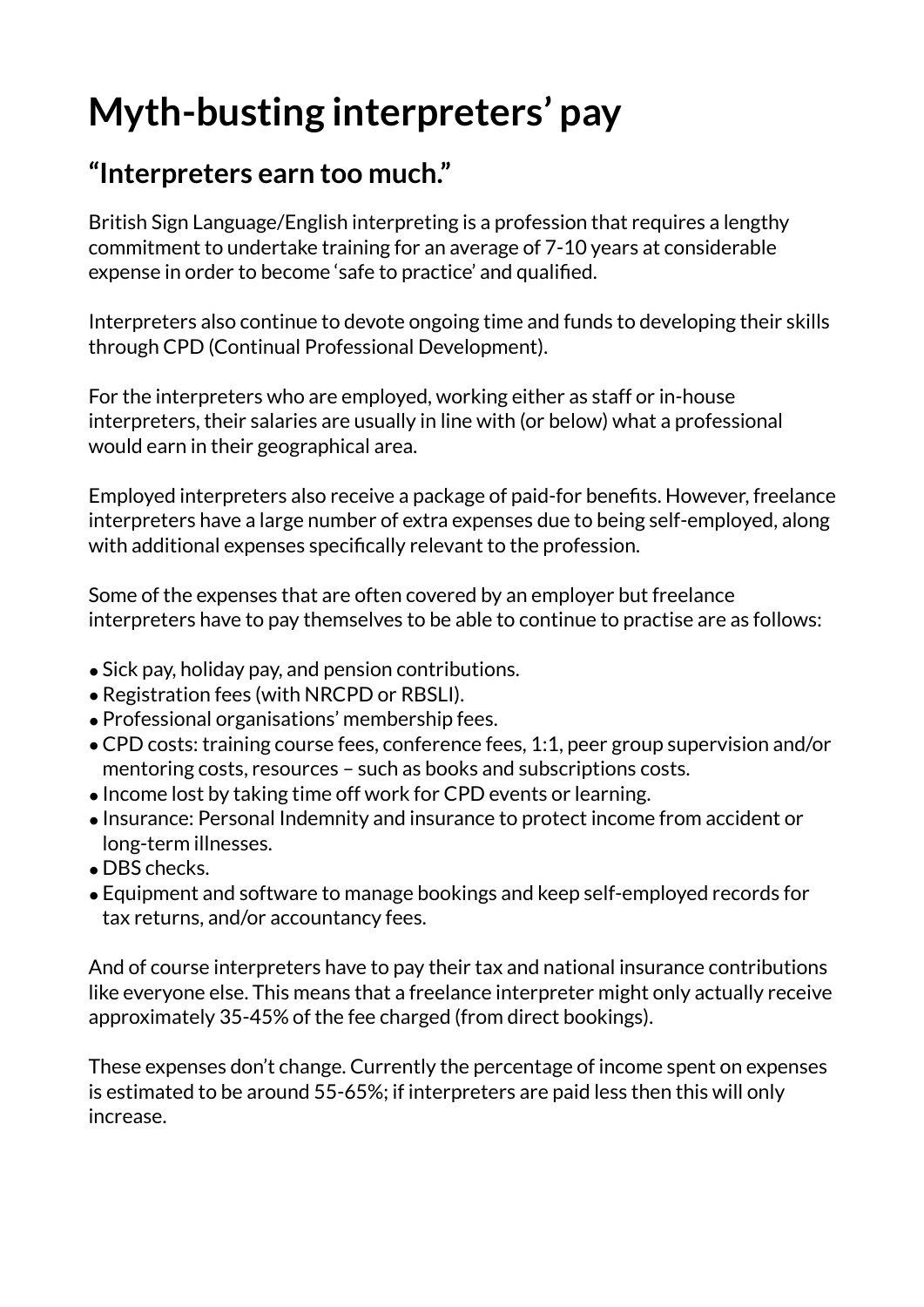### **"Cuts are common-place; everyone else has to put up with them so interpreters should too."**

The cuts which are happening across society are part of the government's austerity ideology, and yet many leading economists have said that this austerity drive is not an effective way to improve the country's economy. Therefore, no one should be putting up with this unfair treatment.

Standards of living continue to drop and many families are falling into poverty. As a society we have a right to challenge these decisions and NUBSLI believe that we should be challenging them.

As a profession, we are not asking for a pay rise; in fact, in real terms, due to inflation, our profession has already experienced a pay cut. We are simply asking that our income is not cut further by lower rates of pay and that we are paid fairly.

## **"Interpreters are too demanding and are making the Deaf community suffer."**

Our campaign to fight for fair fees is both for interpreters and the Deaf community. We are very aware of the issues Deaf people currently experience in accessing good quality interpreting services and we are extremely concerned that if pay rates and terms continue to be eroded many experienced interpreters will leave the profession.

To keep experienced, skilled interpreters and attract new trainees, the profession needs to be more secure with fair levels of remuneration to recognise the amount of training and commitment necessary.

Insecurity of income is a very real threat to the future of interpreting and so it is essential for us to take a stand against fees that are not sustainable for interpreters or Deaf people.

Interpreters are working together with the Deaf community to challenge and improve this situation for all of us.

### **"It is not as bad as NUBSLI are making out; it is only a little pay cut."**

It could be easy to feel that the drop in income is manageable, because for a number of us within the profession it currently is.

However, in certain parts of the country it has already become hugely challenging to maintain a decent standard of earnings, and the downward trend has been getting progressively worse over the last few years. If it is left to continue, and interpreters